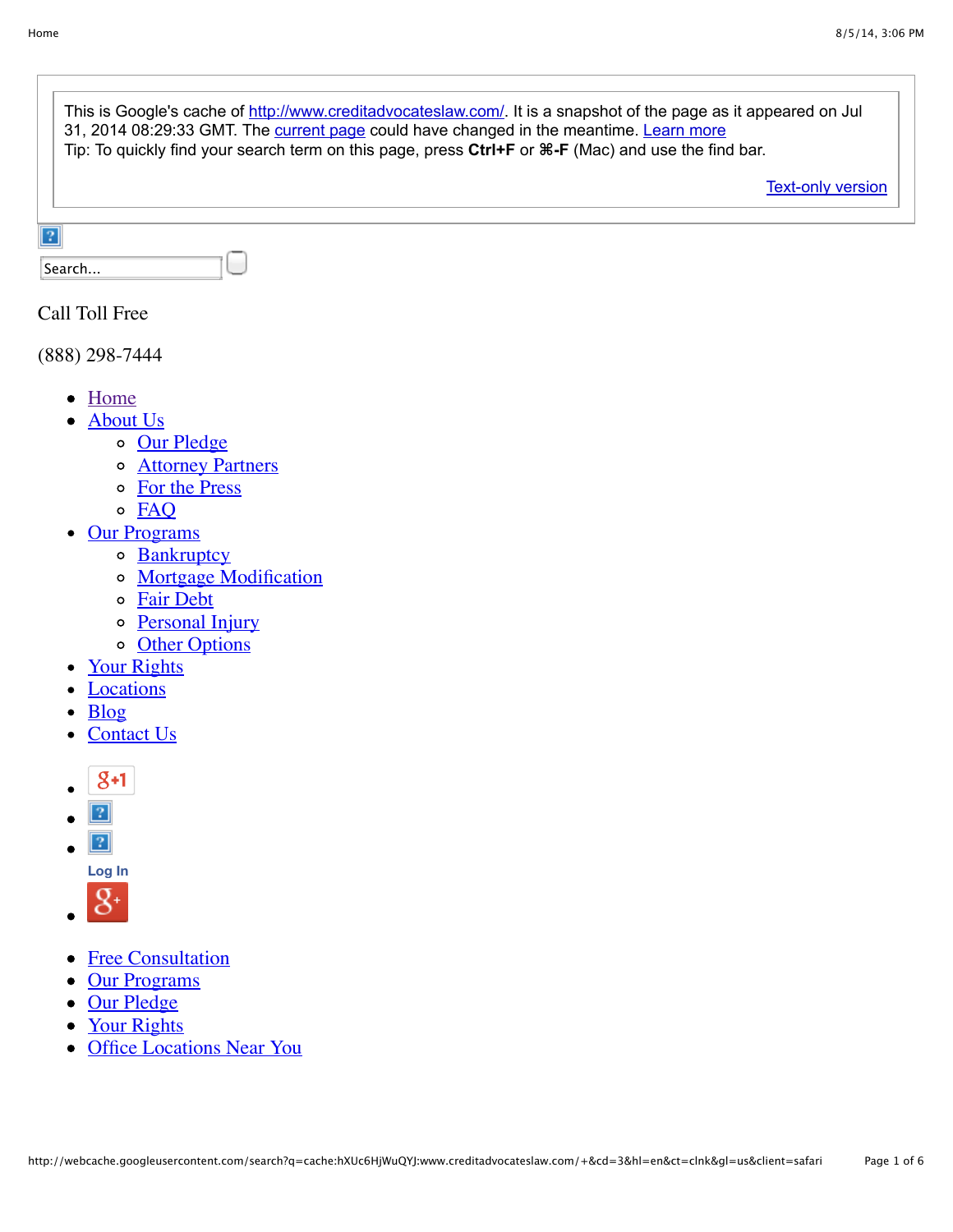discuss credit\_2  $|2|$ 

# **FREE Personal Consultation**

A case manager will review this information and make contact with you to discuss your options. It only takes a moment and could be the first step to getting you back on track.

| First Name *                   |
|--------------------------------|
| Last Name <sup>*</sup>         |
| <b>Best Contact Phone</b><br>∗ |
| Email address *                |
| <b>Unsecured Debt</b> *        |
| <b>Total Monthly Payments</b>  |
| <b>Total Monthly Income</b>    |
|                                |
|                                |

# **Our Programs**

Unlike some firms passing themselves off as national law firms, Credit Advocates Law Firm, LLC has offices in all 50 states. By providing consumers across the United States with access to a local office, we can best serve all of our clients' financial and personal requirements.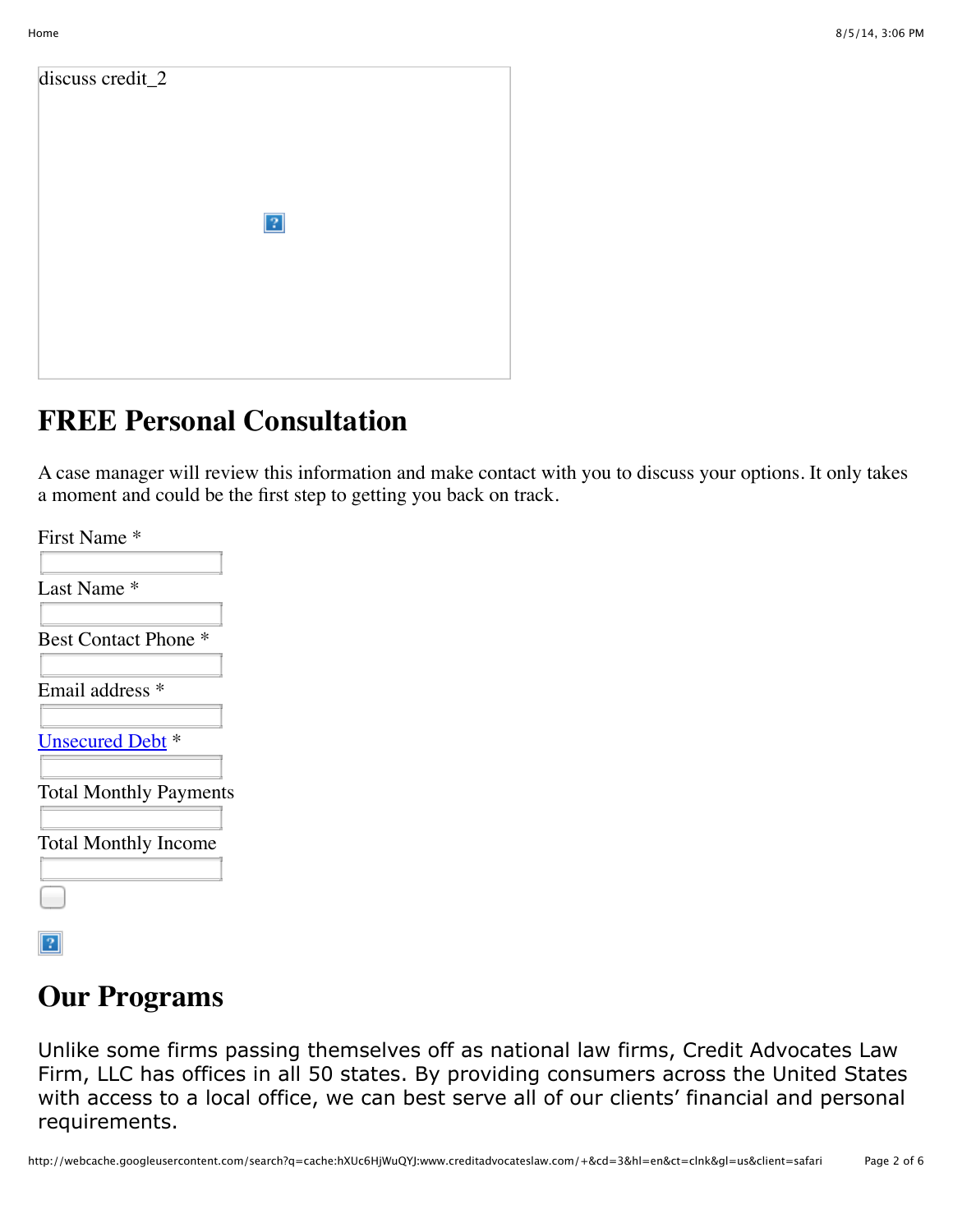$\boxed{?}$  $\lceil 2 \rceil$ 

# **Our Pledge**

**We are highly committed to solving the financial difficulties of our clients.**

**All clients retained by Credit Advocates Law Firm, LLC benefit from our threefold pledge of quality service and legal representation.**

 $|2|$ 

 $\boxed{?}$ 

## **Do not be a victim!**

**Learn About Your Legal Rights Against:**

- **Harassment**
- **False claims**
- **Specific statements**
- **Unfair practices**

 $\boxed{?}$ 

 $\boxed{?}$ 

## **Office Locator**

Visit our office locations page to find an office near you!

 $|2|$ 

## **News**

 $|2|$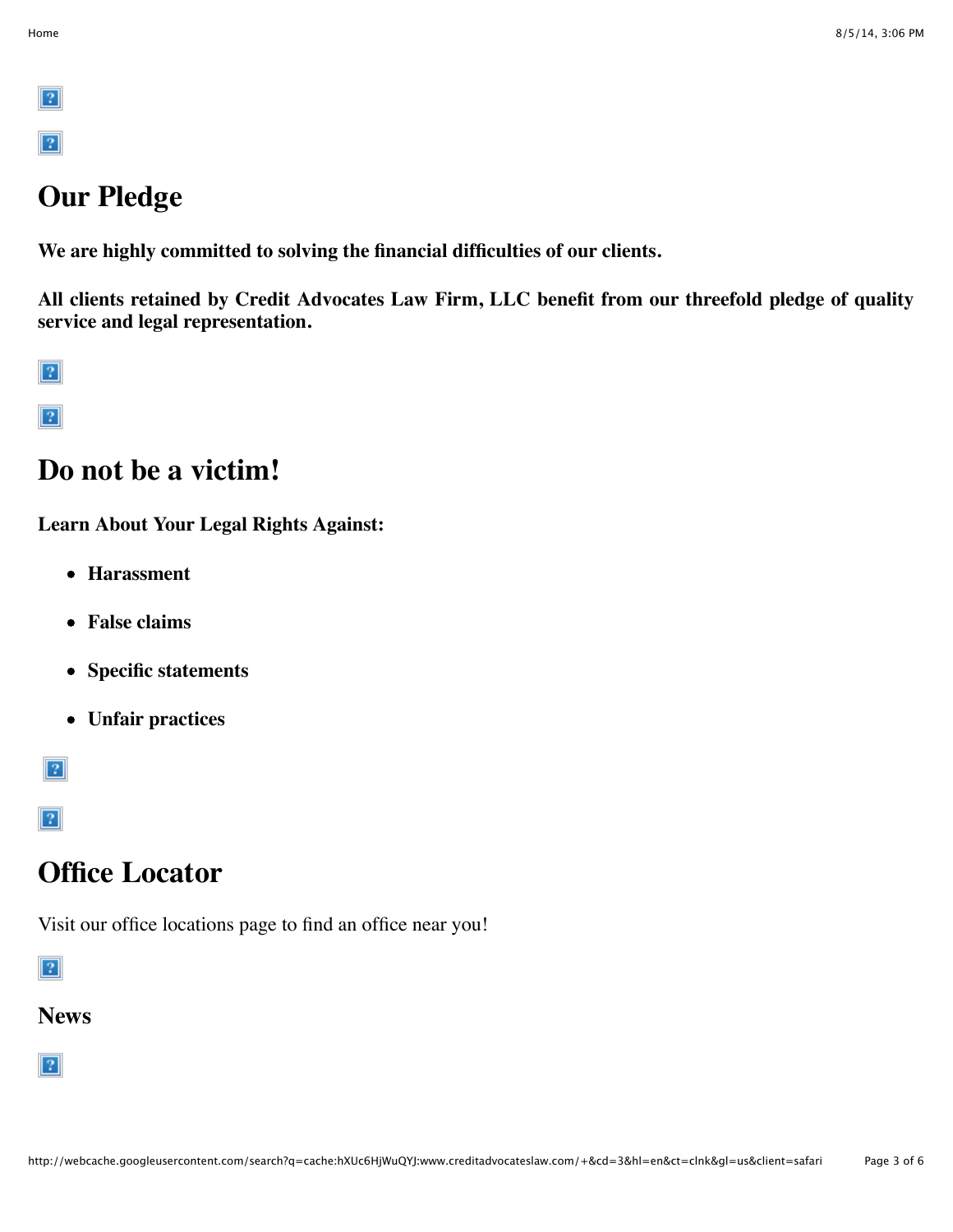

whole panic turned out to be a false alarm.

• The Fiscal Fizzle **The Fiscal Fizzle** [The deficit scolds are still going at it, even though the](http://www.nytimes.com/2014/07/21/opinion/Paul-Krugman-An-Imaginary-Budget-and-Debt-Crisis.html?partner=rssnyt&emc=rss)

Treasury's Domestic Finance Chief to Leave **Treasury's Domestic Finance Chief to Leave**



 [The Treasury Department's top official for domestic finance, Mary J. Miller, plans to step](http://dealbook.nytimes.com/2014/06/12/treasurys-domestic-finance-chief-to-leave/?partner=rssnyt&emc=rss) down this fall after having helped[…]

Retreat on Debt Fight Seen as G.O.P. Campaign Salvo **Retreat on Debt Fight Seen as G.O.P.**



**Campaign Salvo** [With their party on offense in its push to capture the Senate, Republicans](http://www.nytimes.com/2014/02/18/us/politics/behind-debt-limit-retreat-a-gop-eye-on-retaking-the-senate.html?partner=rssnyt&emc=rss) say they are determined to avoid the [...]

**/ES** 

• Let Our Lawmakers Hide! Let Our Lawmakers Hide! [Congress, where members wear faces at odds with their souls.](http://www.nytimes.com/2014/02/16/opinion/sunday/bruni-let-our-lawmakers-hide.html?partner=rssnyt&emc=rss) 



- Times Minute | Senate Showdown **Times Minute | Senate Showdown** Also on the [Minute, the fragile state of Asia's emerging markets and the comedian Sid Caesar dies at 91.](http://www.nytimes.com/news/minute/2014/02/13/times-minute-senate-showdown/?partner=rssnyt&emc=rss)
- G.O.P. Senate Leaders Avert Debt Ceiling Crisis **G.O.P. Senate Leaders Avert Debt Ceiling Crisis**



 [Senate Republican leaders rescued a measure to raise the nation's borrowing limit,](http://www.nytimes.com/2014/02/13/us/politics/senate-debt-ceiling-increase.html?partner=rssnyt&emc=rss) overcoming a threatened filibuster to clear the way[…]

## **Latest Blog Posts**

#### **[Get It In Writing](http://www.creditadvocateslaw.com/blog/?p=227)**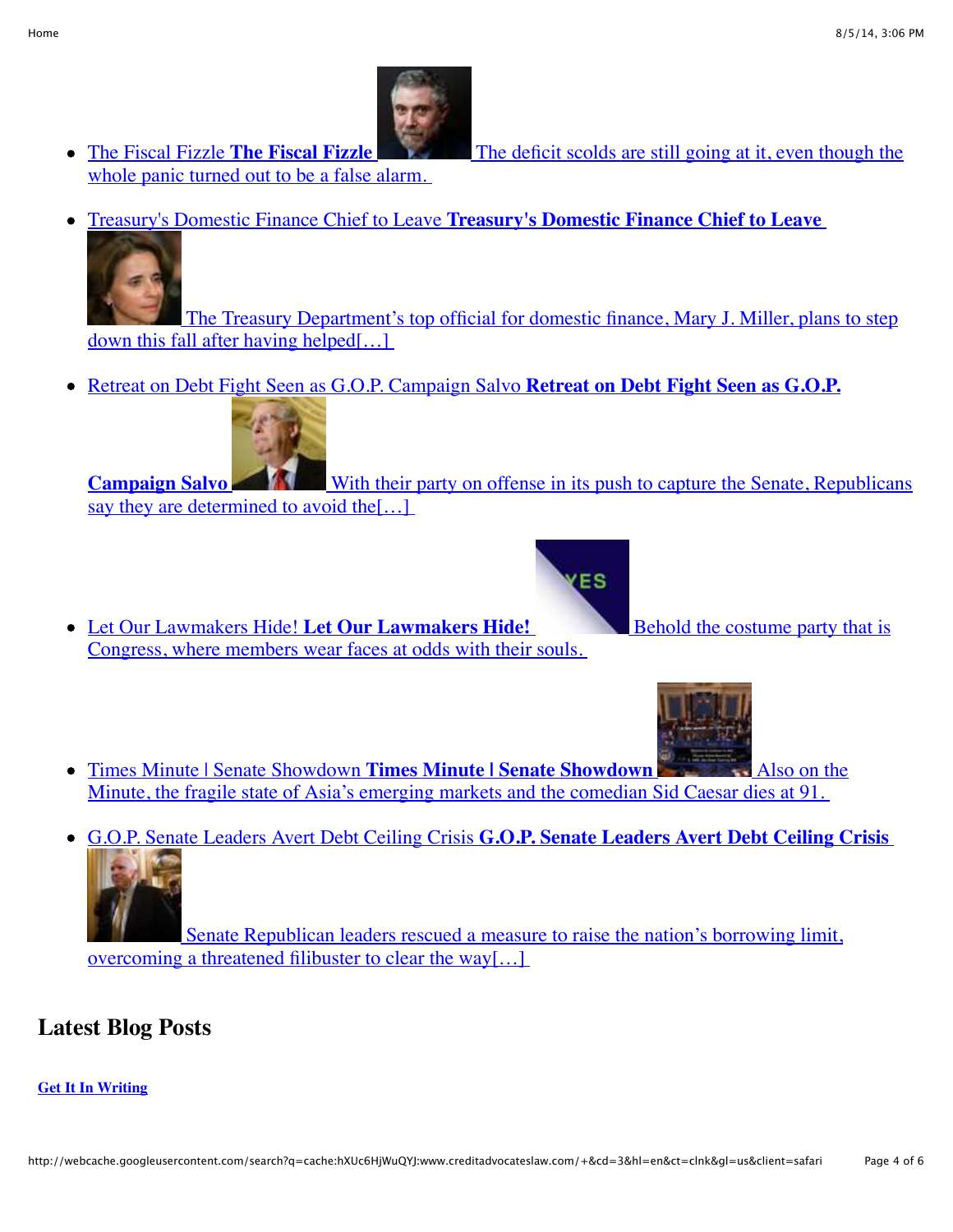Small business owners often make verbal agreements with friends or colleagues instead of writing out a formal contract. This is a bad habit to get into even if you trust the people you are working... [Read More](http://www.creditadvocateslaw.com/blog/?p=227)

#### **[Parodies in Advertisements May Not Be Laughing Matter](http://www.creditadvocateslaw.com/blog/?p=225)**

Many businesses consider parodying other businesses in their advertisements. Parodies can point out why your business is superior to the competition while getting viewers to laugh. However, it's... [Read More](http://www.creditadvocateslaw.com/blog/?p=225)

#### **[Avoid These Unfair Competition Practices](http://www.creditadvocateslaw.com/blog/?p=223)**

Business owners need to be careful not to engage in unfair competition. Some business owners think if they don't break antitrust laws, they are competing fairly. However, this isn't true. There a... [Read More](http://www.creditadvocateslaw.com/blog/?p=223)

## **Press Release**

### $|2|$

## **Credit Advocates Law Firm, LLC: Closing the Gap in Financial Workouts**

Thanks to the unfair lending practices of major U.S. lenders, American consumers have accumulated more debt in the past few years than ever before. Most U.S. consumers have expressed that they would like to resolve their debt without filing bankruptcy, so they employ the services of financial workout companies.

#### [+ Find Out More](http://www.creditadvocateslaw.com/press-release1.html)

#### **[Home](http://open-graph.org/)**

- [About Us](http://www.creditadvocateslaw.com/about-us.html)
- [Our Pledge](http://www.creditadvocateslaw.com/our-pledge.html)
- [Attorney Partners](http://www.creditadvocateslaw.com/attorney-partners.html)
- [For the Press](http://www.creditadvocateslaw.com/for-the-press.html)
- FAO
- [Our Programs](http://www.creditadvocateslaw.com/our-programs.html)
- [Bankruptcy](http://www.creditadvocateslaw.com/bankrutpcy-programs.html)
- [Mortgage Modification](http://www.creditadvocateslaw.com/mortgage-modification-program.html)
- [Fair Debt](http://www.creditadvocateslaw.com/fair-debt.html)
- [Personal Injury](http://www.creditadvocateslaw.com/personal-injury.html)
- [Other Options](http://www.creditadvocateslaw.com/other-options.html)

### **[Your Rights](http://www.creditadvocateslaw.com/your-rights.html)**

**[Blog](http://www.creditadvocateslaw.com/blog/)**

### **[Contact Us](http://www.creditadvocateslaw.com/contact-us.html)**